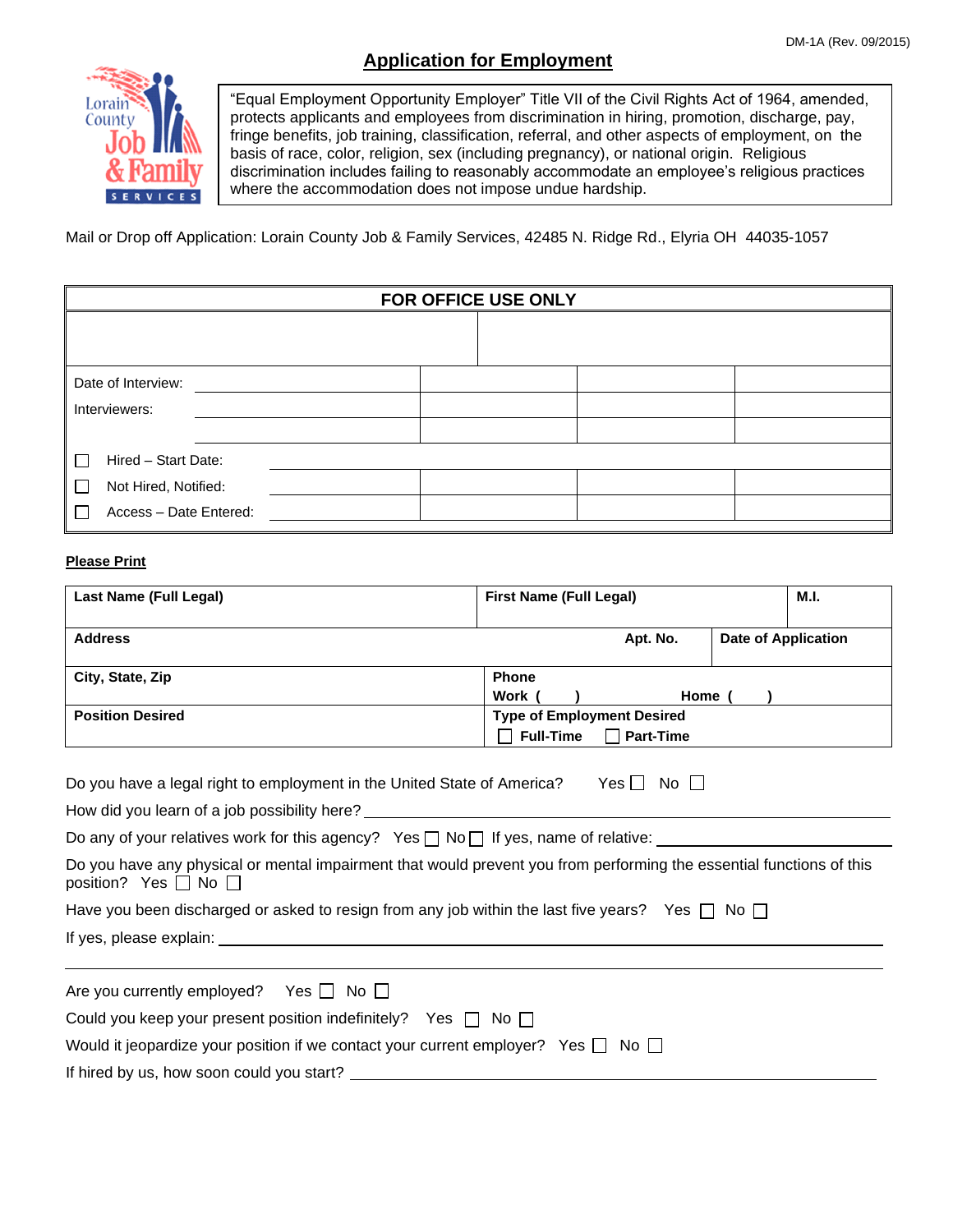## **EMPLOYMENT HISTORY**

| <b>Firm</b>             | Dates of Employment (Start Date to End Date - mm/dd/yyyy) |
|-------------------------|-----------------------------------------------------------|
|                         | to                                                        |
| <b>Address</b>          | <b>Phone</b>                                              |
|                         |                                                           |
| City, State, Zip        | <b>Immediate Supervisor</b>                               |
|                         |                                                           |
| <b>Salary</b>           | <b>Reason for Leaving</b>                                 |
|                         |                                                           |
| <b>Duties Performed</b> |                                                           |
|                         |                                                           |
|                         |                                                           |

| Firm                    | Dates of Employment (Start Date to End Date - mm/dd/yyyy)<br>to |
|-------------------------|-----------------------------------------------------------------|
| <b>Address</b>          | <b>Phone</b>                                                    |
| City, State, Zip        | <b>Immediate Supervisor</b>                                     |
| <b>Salary</b>           | <b>Reason for Leaving</b>                                       |
| <b>Duties Performed</b> |                                                                 |
|                         |                                                                 |

#### **REFERENCES:**

In the area below, please list the names and addresses of three individuals other than relatives, whom we may contact for a *professional recommendation*.

| <b>Name</b>    | Relationship |                  | <b>Phone</b> |  |
|----------------|--------------|------------------|--------------|--|
| <b>Address</b> |              | City, State, Zip |              |  |

| Name           | Relationship |                  | <b>Phone</b> |
|----------------|--------------|------------------|--------------|
|                |              |                  |              |
| <b>Address</b> |              | City, State, Zip |              |
|                |              |                  |              |

| <b>Name</b>    | Relationship |                  | <b>Phone</b> |  |
|----------------|--------------|------------------|--------------|--|
|                |              |                  |              |  |
| <b>Address</b> |              | City, State, Zip |              |  |
|                |              |                  |              |  |

Do you expect a negative reference from someone, i.e., a former or current employer?  $\Box$  Yes  $\Box$  No If yes, please explain: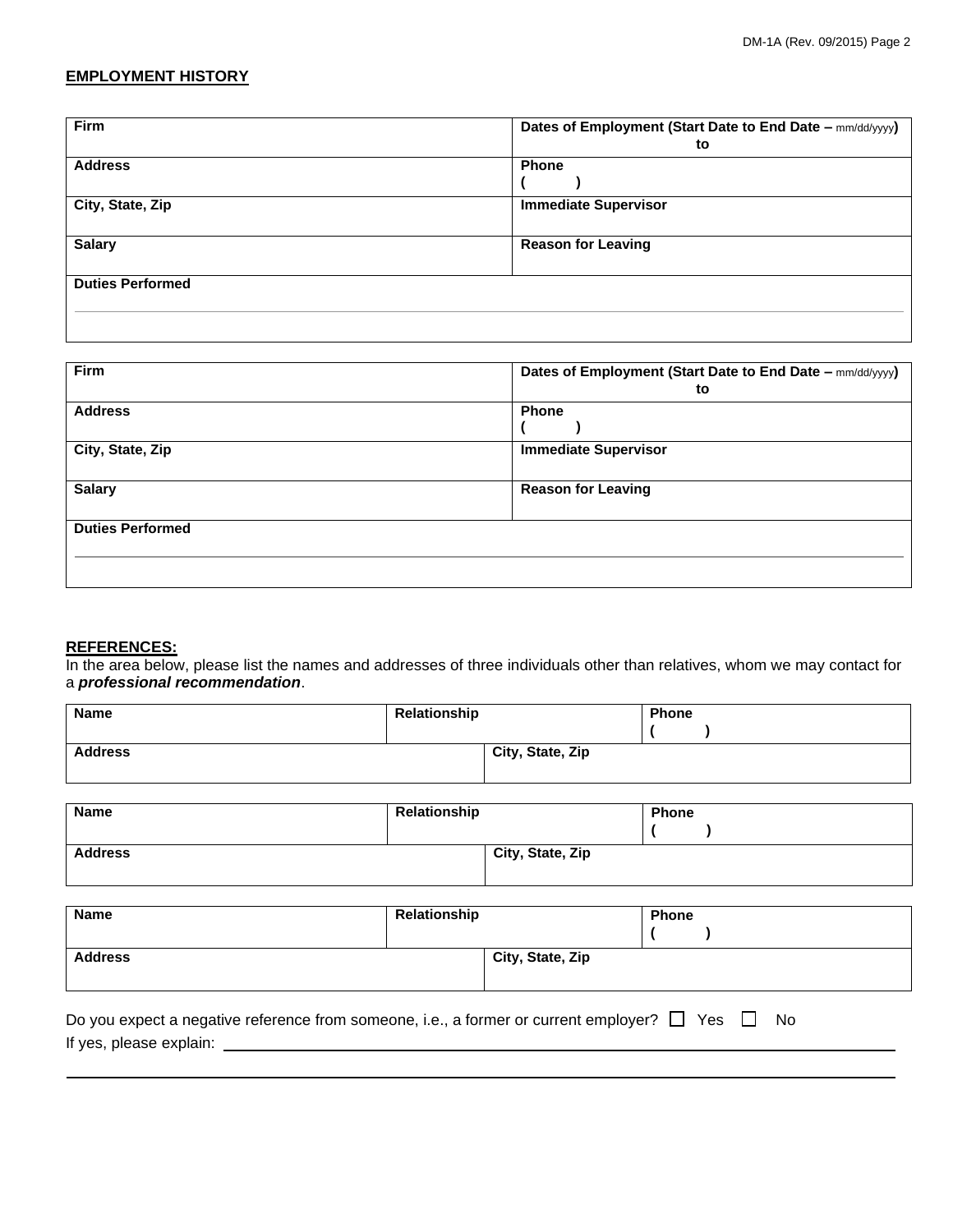### **EDUCATION:**

Did you graduate from high school?  $\Box$  Yes  $\Box$  No

Name of High School last attended:

| <b>College or University Name</b> | Dates Attended (Start Date to End Date - mm/dd/yyyy)<br>to |
|-----------------------------------|------------------------------------------------------------|
| <b>Address</b>                    | <b>Graduation Date</b>                                     |
| City, State, Zip                  | Major                                                      |
| <b>Credit Hours Earned</b>        | <b>Degree or Certificate</b>                               |

| <b>College or University Name</b> | Dates Attended (Start Date to End Date – mm/dd/yyyy)<br>to |
|-----------------------------------|------------------------------------------------------------|
| <b>Address</b>                    | <b>Graduation Date</b>                                     |
| City, State, Zip                  | Major                                                      |
| <b>Credit Hours Earned</b>        | <b>Degree or Certificate</b>                               |

| <b>College or University Name</b> | Dates Attended (Start Date to End Date – mm/dd/yyyy)<br>to |
|-----------------------------------|------------------------------------------------------------|
| <b>Address</b>                    | <b>Graduation Date</b>                                     |
| City, State, Zip                  | Major                                                      |
| <b>Credit Hours Earned</b>        | <b>Degree or Certificate</b>                               |

What type of work interests you most?

**Note: You may use the reverse side of this form for remarks or comments which might be necessary to explain any answers, or to provide additional information.**

**I state that the preceding information is true to the best of my knowledge.**

| <b>Applicant Signature</b> | <b>Date</b> |
|----------------------------|-------------|
|                            |             |
|                            |             |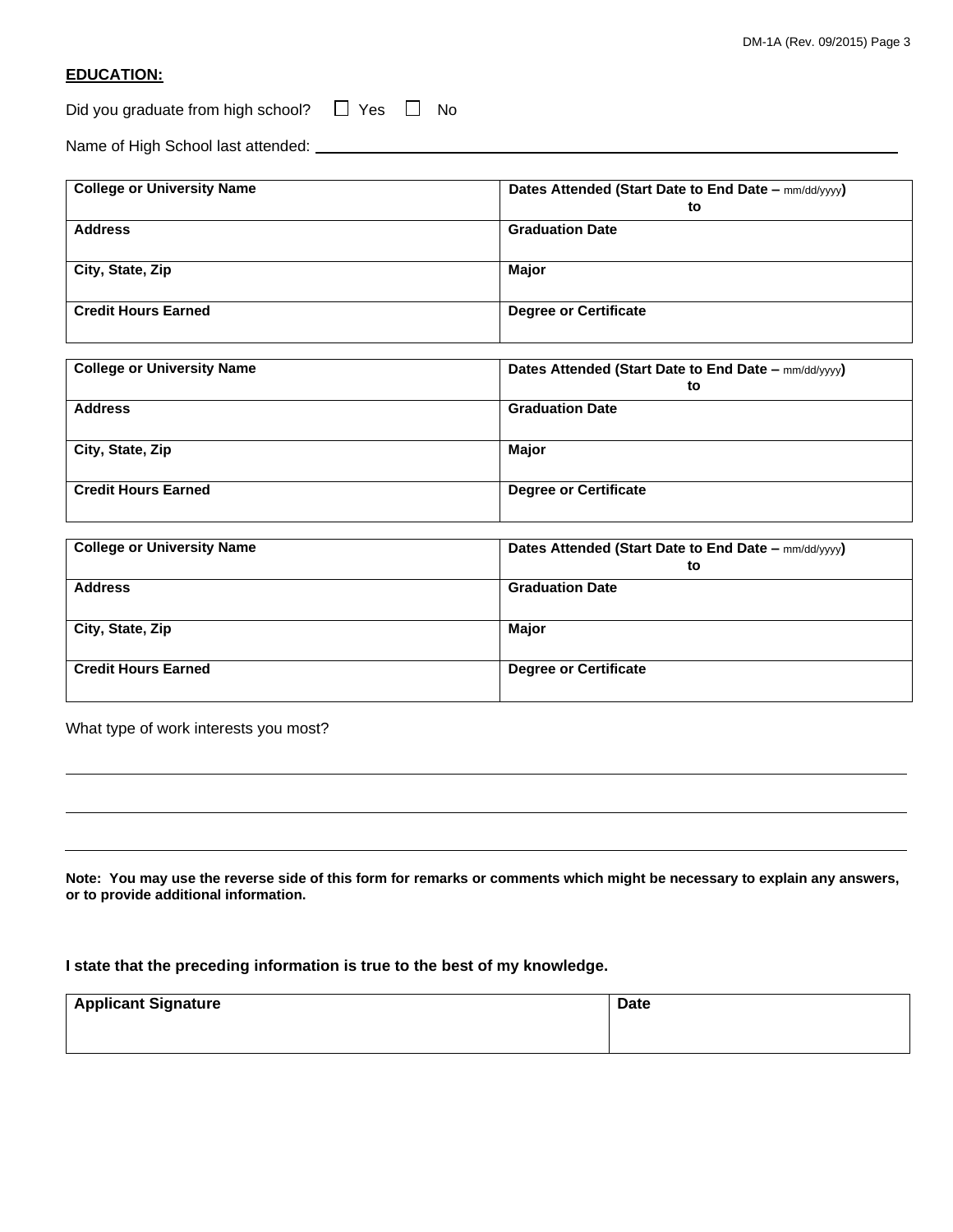## Release of Information

I, \_\_\_\_\_\_\_\_\_\_\_\_\_\_\_\_\_\_\_\_\_\_\_\_\_\_\_\_\_\_\_\_\_\_\_\_ Maiden Name \_\_\_\_\_\_\_\_\_\_\_\_\_\_\_\_\_\_\_\_\_\_\_\_\_\_\_\_\_\_, do hereby request any law enforcement agency, governmental agency, bureau of motor vehicles, military agency, or past employer to release to the County of Lorain, Ohio, upon their request a copy of any report, document, record, criminal record, medical history, or other information regarding my character, integrity and reputation. Further, I do hereby agree that a photocopy hereof may be used with the same effect as though it were the original.

| Signature             | Driver's License Number |
|-----------------------|-------------------------|
| <b>Address</b>        |                         |
| City, State, Zip Code |                         |
| Date of Birth*        |                         |

## Telephone Number

\*Date of Birth is optional, however, if lack of, a date of birth prevents the County of Lorain from obtaining a creditable background check your opportunity for employment could be affected.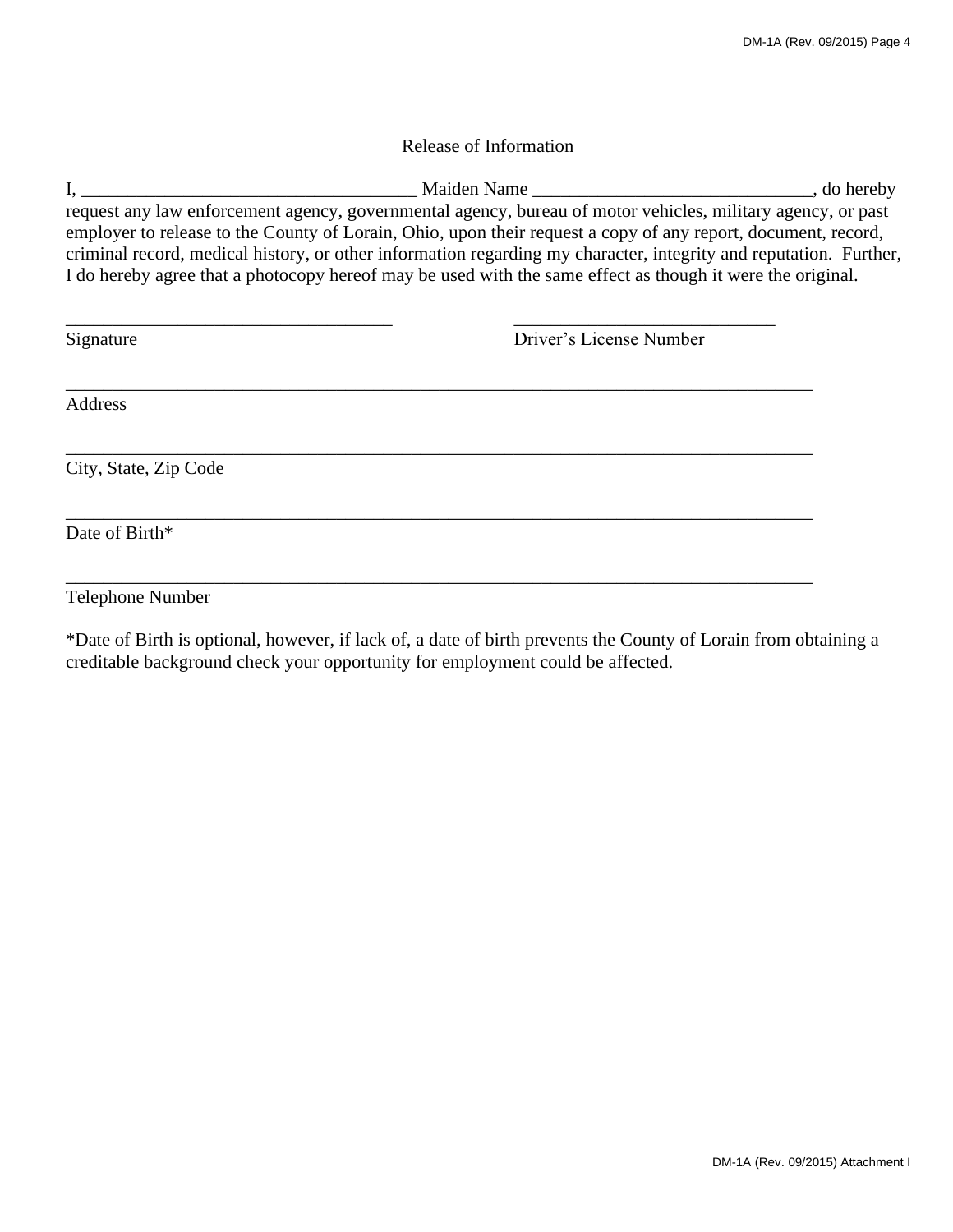# **SUPPLEMENTAL DATA (OPTIONAL)**

j.

| This portion of your application will be detached and maintained separately. It will be used only when the information is relevant to your<br>application. If employed, this information will not become part of your permanent employment record.                                                                                                                                                                                                                                                                                                                         |                                                                                                           |                                                                                                         |                                                                                                                                                                                                                                                                                                       |  |  |
|----------------------------------------------------------------------------------------------------------------------------------------------------------------------------------------------------------------------------------------------------------------------------------------------------------------------------------------------------------------------------------------------------------------------------------------------------------------------------------------------------------------------------------------------------------------------------|-----------------------------------------------------------------------------------------------------------|---------------------------------------------------------------------------------------------------------|-------------------------------------------------------------------------------------------------------------------------------------------------------------------------------------------------------------------------------------------------------------------------------------------------------|--|--|
| <b>Last Name:</b>                                                                                                                                                                                                                                                                                                                                                                                                                                                                                                                                                          | <b>First Name</b>                                                                                         | M.I.                                                                                                    | <b>Social Security Number</b>                                                                                                                                                                                                                                                                         |  |  |
|                                                                                                                                                                                                                                                                                                                                                                                                                                                                                                                                                                            |                                                                                                           |                                                                                                         |                                                                                                                                                                                                                                                                                                       |  |  |
| Have you ever been convicted of a felony or convicted of a lesser crime within the last five years? Do not include arrests without<br>conviction charges expunged, convictions adjudged "youthful offender" or "juvenile", or convictions for minor traffic violations.<br><b>YES</b><br><b>NO</b>                                                                                                                                                                                                                                                                         |                                                                                                           |                                                                                                         |                                                                                                                                                                                                                                                                                                       |  |  |
| If yes, please briefly describe the circumstances of your conviction and your name at that time; indicating the date, nature, and place of the<br>offense and disposition of the case including any rehabilitation. Your answer is looked upon as only one of the factors considered in the<br>employment decision and is evaluated in terms of the nature, severity, and date of the offense.                                                                                                                                                                             |                                                                                                           |                                                                                                         |                                                                                                                                                                                                                                                                                                       |  |  |
|                                                                                                                                                                                                                                                                                                                                                                                                                                                                                                                                                                            |                                                                                                           |                                                                                                         |                                                                                                                                                                                                                                                                                                       |  |  |
| Signature                                                                                                                                                                                                                                                                                                                                                                                                                                                                                                                                                                  |                                                                                                           | Date                                                                                                    |                                                                                                                                                                                                                                                                                                       |  |  |
| The following applicant information is requested for the purpose of preparing periodic reports to the government or other record keeping<br>in connection with government requirements. We encourage you to complete this section, but your employment prospects will not be<br>adversely affected should you choose not to provide this information. This portion of the employment application will not become part<br>of your applicant or employment file.                                                                                                             |                                                                                                           |                                                                                                         |                                                                                                                                                                                                                                                                                                       |  |  |
| <b>Last Name:</b>                                                                                                                                                                                                                                                                                                                                                                                                                                                                                                                                                          | <b>First Name</b>                                                                                         | M.I.                                                                                                    | <b>Social Security Number</b>                                                                                                                                                                                                                                                                         |  |  |
|                                                                                                                                                                                                                                                                                                                                                                                                                                                                                                                                                                            |                                                                                                           |                                                                                                         |                                                                                                                                                                                                                                                                                                       |  |  |
| Non-Veteran<br>А.<br>В.                                                                                                                                                                                                                                                                                                                                                                                                                                                                                                                                                    | Veteran of the Vietnam era- not disabled b/<br>Е.                                                         | D. Veteran not of the Vietnam era - not disabled<br>$\Box$ Veteran not of the Vietnam era - disabled a/ |                                                                                                                                                                                                                                                                                                       |  |  |
|                                                                                                                                                                                                                                                                                                                                                                                                                                                                                                                                                                            | C.     Veteran of the Vietnam era - disabled $a/b/$                                                       |                                                                                                         | F. Individual does not wish to identify veteran/disabled veteran status                                                                                                                                                                                                                               |  |  |
| Handicap Status (Refer to Definition Below - Check One)                                                                                                                                                                                                                                                                                                                                                                                                                                                                                                                    |                                                                                                           |                                                                                                         |                                                                                                                                                                                                                                                                                                       |  |  |
| A. $\Box$ Handicapped individual c/ B. $\Box$ Not handicapped<br>$C.$ Individual does not wish to identify handicap status                                                                                                                                                                                                                                                                                                                                                                                                                                                 |                                                                                                           |                                                                                                         |                                                                                                                                                                                                                                                                                                       |  |  |
| Sex/Race-Ethnic (Refer to Definition Below - Check One)                                                                                                                                                                                                                                                                                                                                                                                                                                                                                                                    |                                                                                                           |                                                                                                         |                                                                                                                                                                                                                                                                                                       |  |  |
| l White d/Male<br>1.                                                                                                                                                                                                                                                                                                                                                                                                                                                                                                                                                       | Asian or Pacific Islander f/Male<br>5.                                                                    | 9.                                                                                                      | American Indian or Alaskan Native h/Male                                                                                                                                                                                                                                                              |  |  |
| White d/Female<br>2.                                                                                                                                                                                                                                                                                                                                                                                                                                                                                                                                                       | Asian or Pacific Islander f/Female<br>6.                                                                  |                                                                                                         | 10. American Indian or Alaskan Native h/Female                                                                                                                                                                                                                                                        |  |  |
| 3.<br><b>Black e/Male</b>                                                                                                                                                                                                                                                                                                                                                                                                                                                                                                                                                  | Hispanic g/Male<br>7.                                                                                     |                                                                                                         |                                                                                                                                                                                                                                                                                                       |  |  |
| <b>Black e/Female</b><br>4.                                                                                                                                                                                                                                                                                                                                                                                                                                                                                                                                                | Hispanic g/Female<br>8.                                                                                   |                                                                                                         |                                                                                                                                                                                                                                                                                                       |  |  |
| <b>DEFINITIONS</b>                                                                                                                                                                                                                                                                                                                                                                                                                                                                                                                                                         |                                                                                                           |                                                                                                         |                                                                                                                                                                                                                                                                                                       |  |  |
| a/ Disabled Veteran: (A) A veteran who is entitled to compensation (or who but for the receipt of military retired pay would be entitled to compensation)<br>under laws administered by the U.S. Veterans Administration for a disability (i) rated at 30 percent or more, or (ii) rated at 10 or 20 percent in the<br>case of a veteran who has been determined under Section 1506 of Title 38. U.S.C., to have a serious employment handicap or (B) a person who<br>was discharged or released from active U.S. Military duty because of a service-connected disability. |                                                                                                           |                                                                                                         |                                                                                                                                                                                                                                                                                                       |  |  |
|                                                                                                                                                                                                                                                                                                                                                                                                                                                                                                                                                                            | discharge, or (ii) was discharged or released from active duty because of a service-connected disability. |                                                                                                         | b/ Vietnam Era Veteran: A veteran, any part of whose active U.S. military, naval or air service was during the period August 5, 1964 through May 7,<br>1975, who (i) served on active duty for a period of more than 180 days and was discharged or released therefrom with other than a dishonorable |  |  |
| impairment or has a record of such impairment.                                                                                                                                                                                                                                                                                                                                                                                                                                                                                                                             |                                                                                                           |                                                                                                         | c/ Handicapped: A person who has a physical or mental impairment OTHER THAN A TEMPORARY IMPAIRMENT, which substantially limits one or<br>more of his/her major life activities to as to likely cause difficulty with respect to employment opportunities, is regarded as having such an               |  |  |
|                                                                                                                                                                                                                                                                                                                                                                                                                                                                                                                                                                            |                                                                                                           |                                                                                                         | d/ White: A person having origin in any of the original peoples of Europe, North Africa, or the Middle East, not specifically included in another group.                                                                                                                                              |  |  |
| e/ Black: A person having origin in any of the black racial groups.                                                                                                                                                                                                                                                                                                                                                                                                                                                                                                        |                                                                                                           |                                                                                                         |                                                                                                                                                                                                                                                                                                       |  |  |
| f/ Asian or Pacific Islander: A person having origin in any of the original peoples of the Far East, Southeast Asia, the Pacific Islands, or Indian Sub-<br>continent. This area includes for example: China, Japan, Korea, India, the Philippine Islands, or Samoa, Pakistan, Nepal, Sikkim, Bhutan, and Sri<br>Lanka                                                                                                                                                                                                                                                     |                                                                                                           |                                                                                                         |                                                                                                                                                                                                                                                                                                       |  |  |
|                                                                                                                                                                                                                                                                                                                                                                                                                                                                                                                                                                            |                                                                                                           |                                                                                                         | g/ Hispanic: A person of Spanish, Mexican, Puerto Rican, Cuban, Central or South American or other Spanish culture origin, regardless of race.                                                                                                                                                        |  |  |
| h/ American Indian or Alaskan Native: A person having origin in any of the original people of North America                                                                                                                                                                                                                                                                                                                                                                                                                                                                |                                                                                                           |                                                                                                         |                                                                                                                                                                                                                                                                                                       |  |  |

J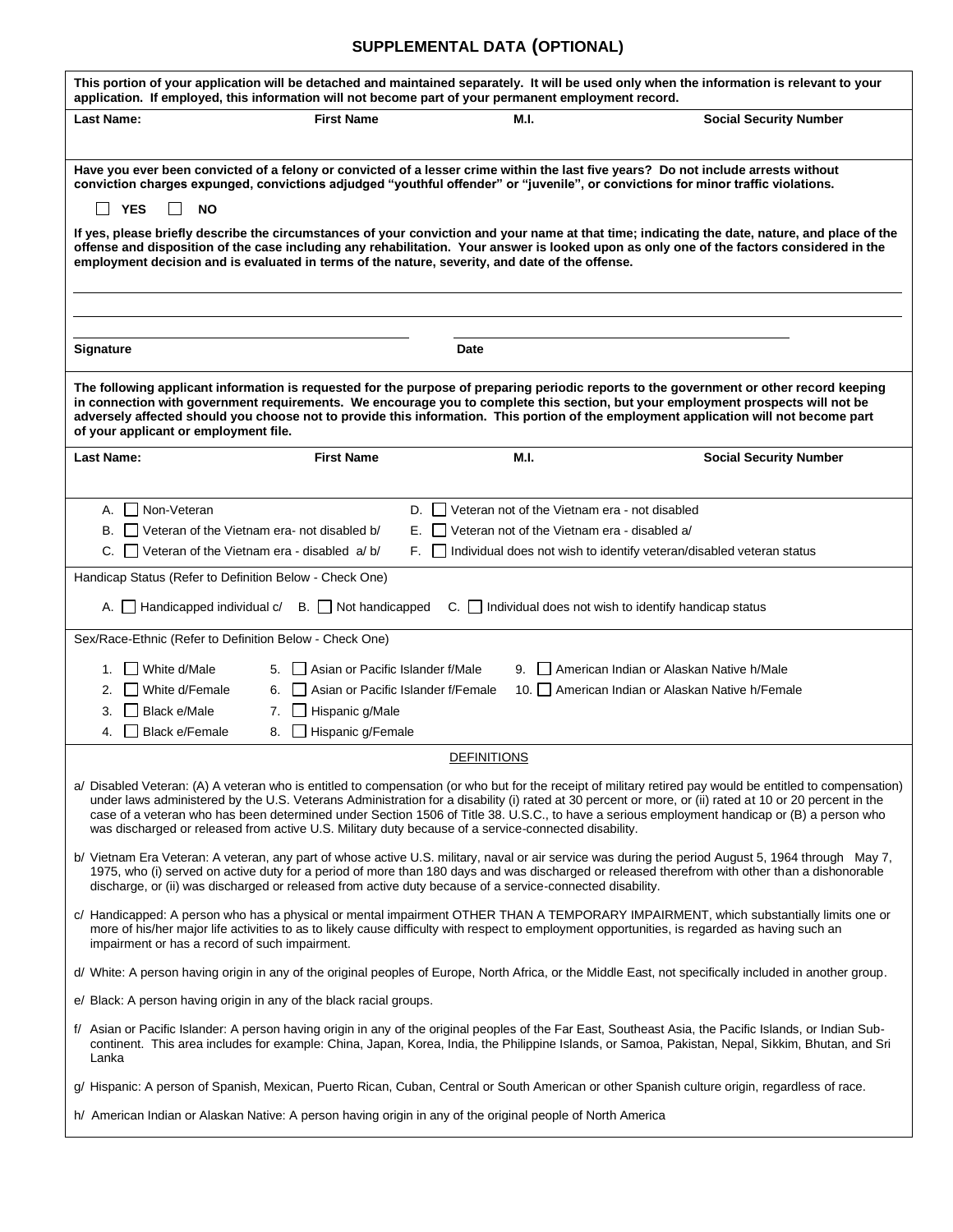## PRE-EMPLOYMENT CONTROLLED SUBSTANCES TESTING AUTHORIZATION FORM

- $\triangleright$  I understand that all applicants of this company must be tested for controlled substances as a pre-condition for employment.
- ➢ I authorize the test provider to the drugs-of-abuse urine collection and its testing.
- ➢ I understand that a minimum detectable level (zero tolerance) for controlled substance(s) will disqualify me for a position with this Employer.
- $\triangleright$  The review officer will maintain the results of my controlled substance test results and will be forwarded to the Employer. The results will not be released to any other parties without my written authorization.

**I understand the above conditions and hereby agree to comply with them.**

\_\_\_\_\_\_\_\_\_\_\_\_\_\_\_\_\_\_\_\_\_\_\_\_\_\_\_\_\_\_\_\_\_\_\_\_\_\_ \_\_\_\_\_\_\_\_\_\_\_\_\_\_\_\_\_\_\_\_\_\_\_\_

Applicant's Name (Please Print) **Date** 

\_\_\_\_\_\_\_\_\_\_\_\_\_\_\_\_\_\_\_\_\_\_\_\_\_\_\_\_\_\_\_\_\_\_\_\_\_\_\_\_\_\_ Applicant's Signature